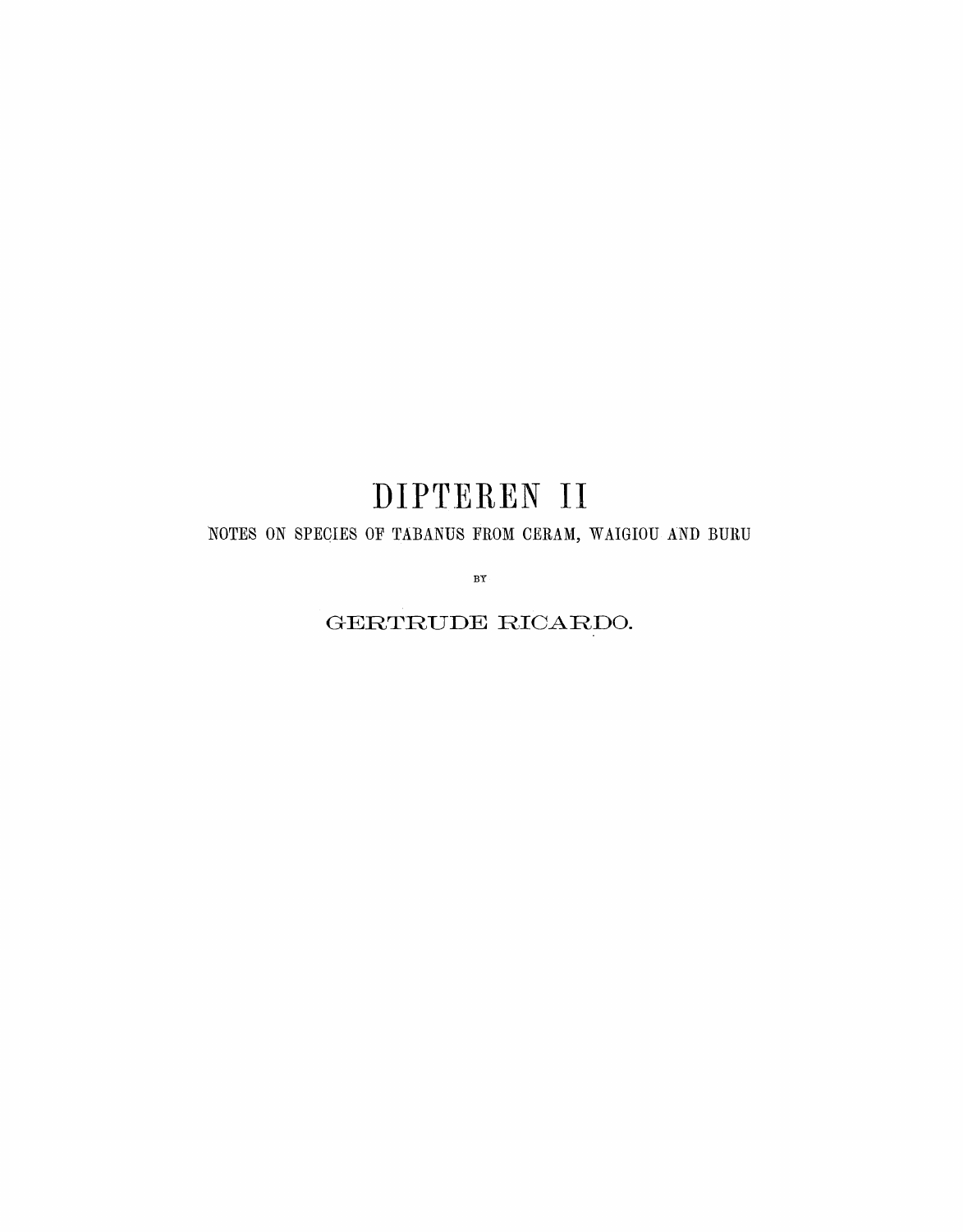### PRAEDA ITINERIS

## aL.F. de Beaufort in Archipelago indico facti

### annis 1909—1910.

### VII.

### Dipteren II

### Notes on species of Tabanus from Ceram, Waigeu and Buru

#### **BY**

### GERTRUDE RICARDO.

The species collected by Mrs. L. F. de Beaufort while joining her husband on his voyage to Ceram and Waigeu, are included here, with one new species from Buru in the British Museum Coll.

#### Tabanus cohaerens Walker.

Proc. Linn. Soc. London, VIII, p. <sup>188</sup> (1865). ? Atylotus picticornis Bigot, Mem. Soc. Zool. de France, V, p. <sup>671</sup> (1892). Atylotus alfourensis Bigot, 1. c. p. 672. Two females from Ceram.

Tabanus serus Walker.

Proc. Linn. Soc. London, VI, p. <sup>20</sup> (1862). Females from Waigeu.

Tabanus obscuratus Walker.

Proc. Linn. Soc. London, VIII, p. 232 (1864).

The species described by Doleschall as Tabanus furunculigenus (Natuurkund. Tijdschr. Nederl. Indië, XVII, p. 84, 1858) from Amboina, might be identical with this species judging from the description which however is too short and vague to make it possible to decide without seeing the type, he gives the size as only 9 mm. and states the fly is extremely troublesome in the rainy season.

Type (female) and another female from N. Ceram. Walker speaks of one being perhaps <sup>a</sup> variety, having a broader abdomen and paler wings, this seems to apply to the one marked as the type; but as the second specimen is from Madame Pfeiffer's Coll. it could not be the type, as both specimens are the same species, the matter is not of importance.

There is <sup>a</sup> long series of females in Mrs. de Beaufort's Coll. from Ceram.

A medium sized and slender black species with brown wings distinguished from Tabanus recusans Wlk., by the absence of grey tomentum on the abdomen. Antennae and palpi reddish. Forehead narrow. Length type <sup>16</sup> mm., others 15—16 mm.

Face covered with yellowish brown tomentum, and with some short black pubescence. Palpi dull reddish, appearing black, covered with dense black pubescence, stout at base, ending in <sup>a</sup> long point. Beard brownish black. Antennae bright reddish, duskier at apex, and the first